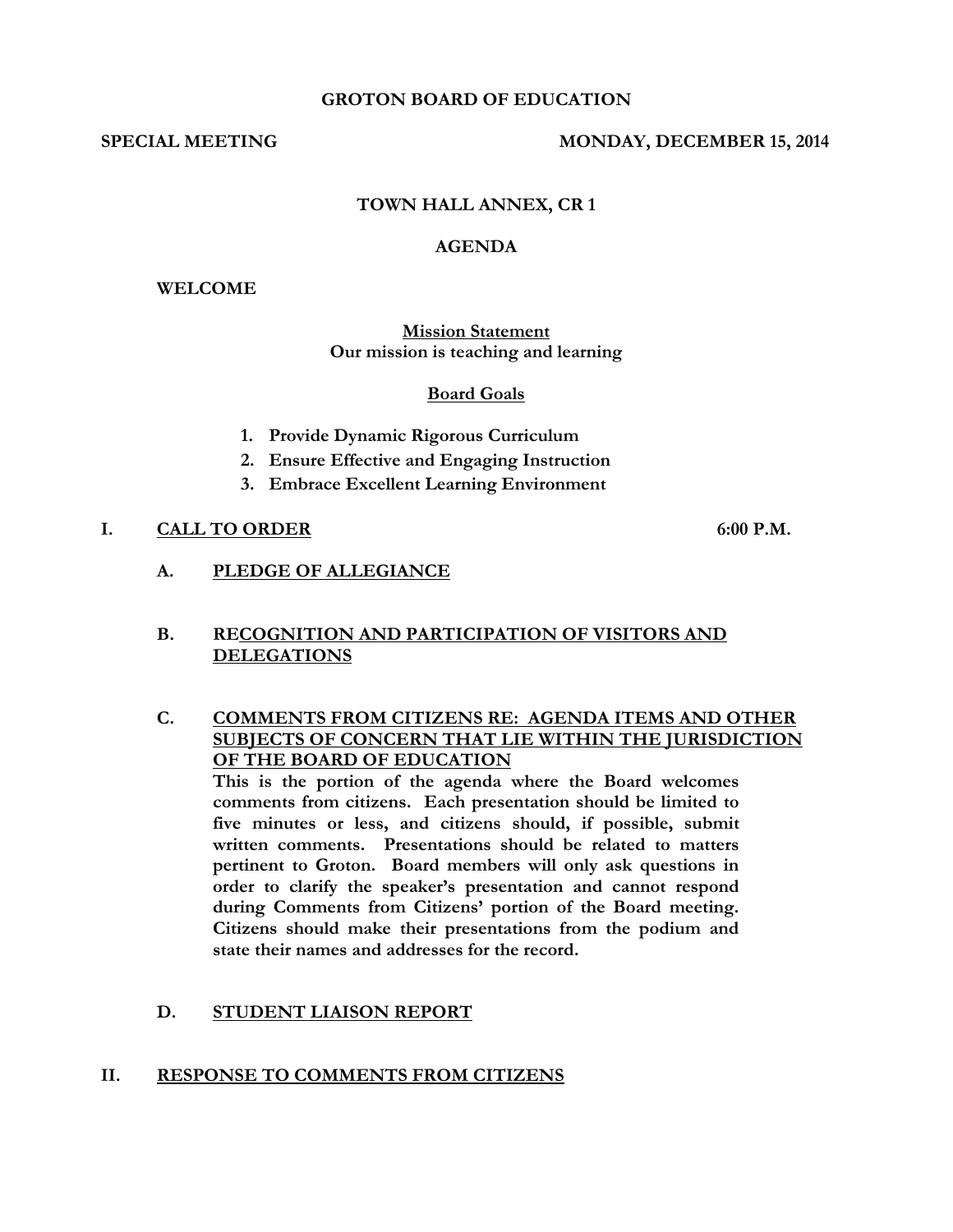# **III. SUPERINTENDENT AND ADMINISTRATION REPORTS**

- **Superintendent Report**
	- **Hiking Club Update**
	- **Assessment Program Update**
	- **Update regarding the Common Core Standards**
	- **Overview of 2014-2015 Budget: Object Code Summary (Enclosure)**
	- **Update regarding the 2015-2016 budget**
	- **Volunteer Data for the Month of November**

# **A. REPORTS AND INFORMATION FROM THE STAFF**

- **1. Director of Buildings and Grounds Report**
- **2. Special Education Update**

# **IV. COMMITTEE REPORTS**

| <b>Finance/Facilities</b> | <b>Groton Parent Council</b>        |
|---------------------------|-------------------------------------|
| Policy                    | Town & City Councils/RTM/BOE        |
| Curriculum                | <b>GEA/AGSA/BOE Liaison</b>         |
| <b>Negotiations</b>       | <b>School Facilities Task Force</b> |
| <b>LEARN</b>              | Groton Scholarship                  |

# **V. ACTION ITEMS**

# **A. CONSENT AGENDA**

**All matters listed under Item V.A (Consent Agenda) are considered to be routine and will be enacted by one motion. Points of clarification will be allowed.**

- **1. Approval of Minutes**
	- **November 24, 2014 (Enclosure)**
- **2. Approval of Warrants**
- **3. Approval of Gifts**

**• Pfizer Foundation Volunteer Program (Charles Ebbinghaus) has made a donation to the Catherine Kolnaski Magnet School.**

# **B. OLD BUSINESS**

- **1. DISCUSSION AND POSSIBLE ACTION REGARDING THE SECOND READING OF POLICY P 5131.81 USE OF ELECTRONIC DEVICES (Enclosure)**
- **2. DISCUSSION AND POSSIBLE ACTION REGARDING THE SECOND READING OF REVISION TO POLICY P 9221 VACANCIES ON THE BOARD (Enclosure)**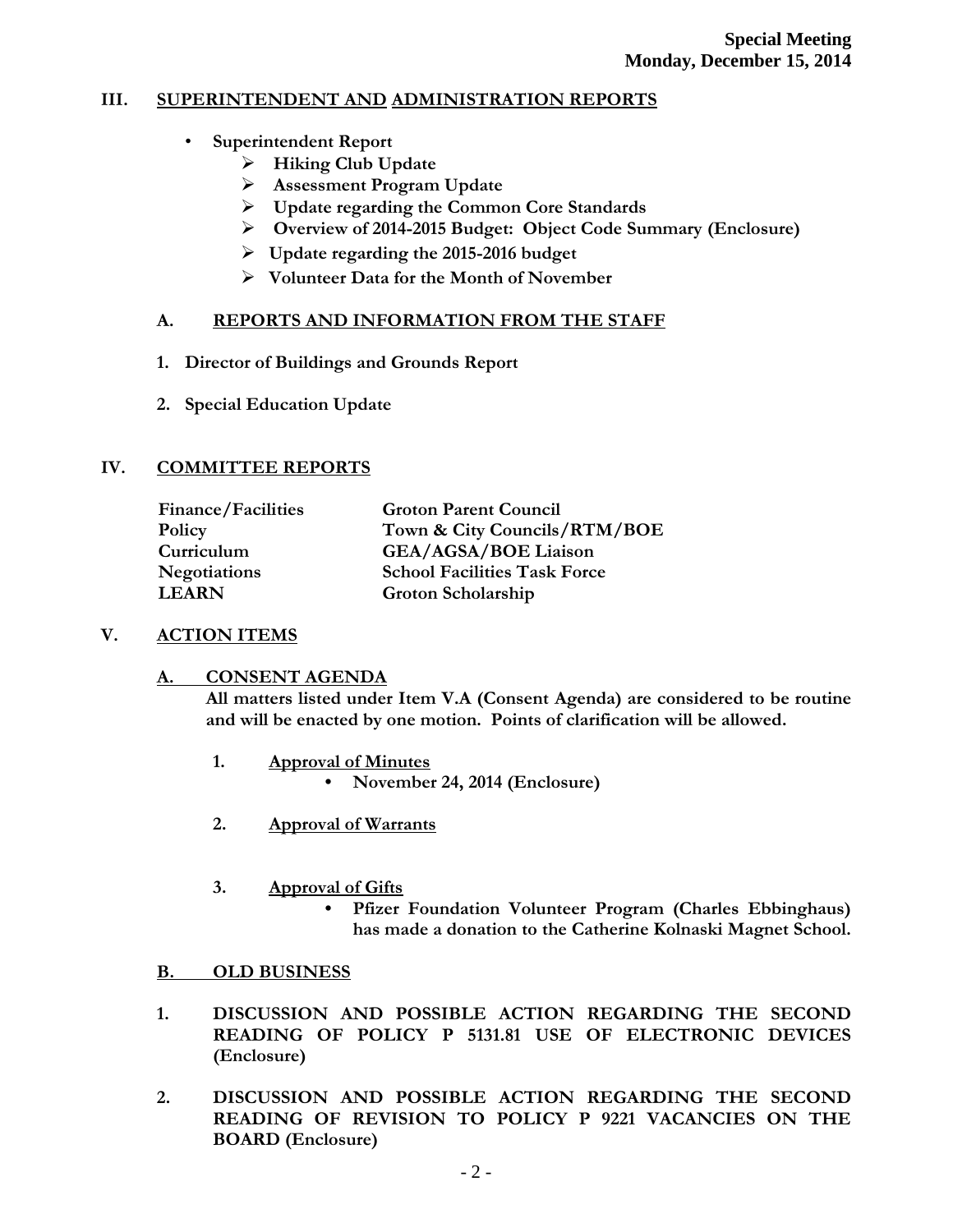- **3. DISCUSSION AND POSSIBLE ACTION REGARDING THE SECOND READING OF REVISION TO POLICY P9000 RULES OF PROCEDURE: RULE 3.8.C ELECTRONIC PARTICIPATION AT MEETINGS (Enclosure)**
- **4. DISCUSSION AND POSSIBLE ACTION REGARDING THE SECOND READING OF REVISION TO POLICY P 6141.321 TECHNOLOGY APPROPRIATE USE (Enclosure)**

### **C. NEW BUSINESS**

- **1. DISCUSSION AND POSSIBLE ACTION REGARDING REVISION TO POLICY P 6146 GRADUATION REQUIREMENTS (Enclosure)**
- **2. DISCUSSION AND POSSIBLE ACTION REGARDING THE 2014-2015 TUITION RATES (Enclosure)**
- **3. DISCUSSION AND POSSIBLE ACTION REGARDING REVISION OF THE CIP PLAN (Enclosure)**
- **4. DISCUSSION AN DPOSSIBLE ACTION REGARDING THE FORMAT OF THE SUPERINTENDENT'S EVALUATION**
- **5. DISCUSSION AND POSSIBLE ACTION REGARDING APPROVAL OF THE FENCING COACH STIPEND (Anticipation of Executive Session)**
- **6. DISCUSSION AND POSSIBLE ACTION REGARDING THE RATIFICATION OF THE AGSA AGREEMENT (Anticipation of Executive Session)**

# **VI. INFORMATION AND PROPOSALS (Non-Action Items):**

**A. LETTERS, COMMUNICATIONS AND COMMENTS BY BOARD MEMBERS ON MEETING ITEMS AND ANY OTHER ITEMS IN THEIR JURISDICTION** 

# **VII. ADVANCE PLANNING**

## **A. FUTURE MEETING DATES AND CALENDAR ITEMS FOR BOARD ATTENTION**

| <b>January 5, 2015</b>  | <b>Curriculum Committee</b>        | C.O., Room 19         | $6:00$ p.m. |
|-------------------------|------------------------------------|-----------------------|-------------|
| <b>January 5, 2015</b>  | <b>Policy Committee</b>            | C.O., Room 11         | 6:00 p.m.   |
| <b>January 7, 2015</b>  | Town & City Councils               |                       |             |
|                         | RTM/BOE Liaison Com. Cutler Middle |                       | $5:30$ p.m. |
| <b>January 8, 2015</b>  | <b>School Facilities Task</b>      |                       |             |
|                         | Force                              | <b>Charles Barnum</b> | $5:30$ p.m. |
| <b>January 12, 2015</b> | <b>COW</b>                         | <b>Charles Barnum</b> | 6:00 p.m.   |